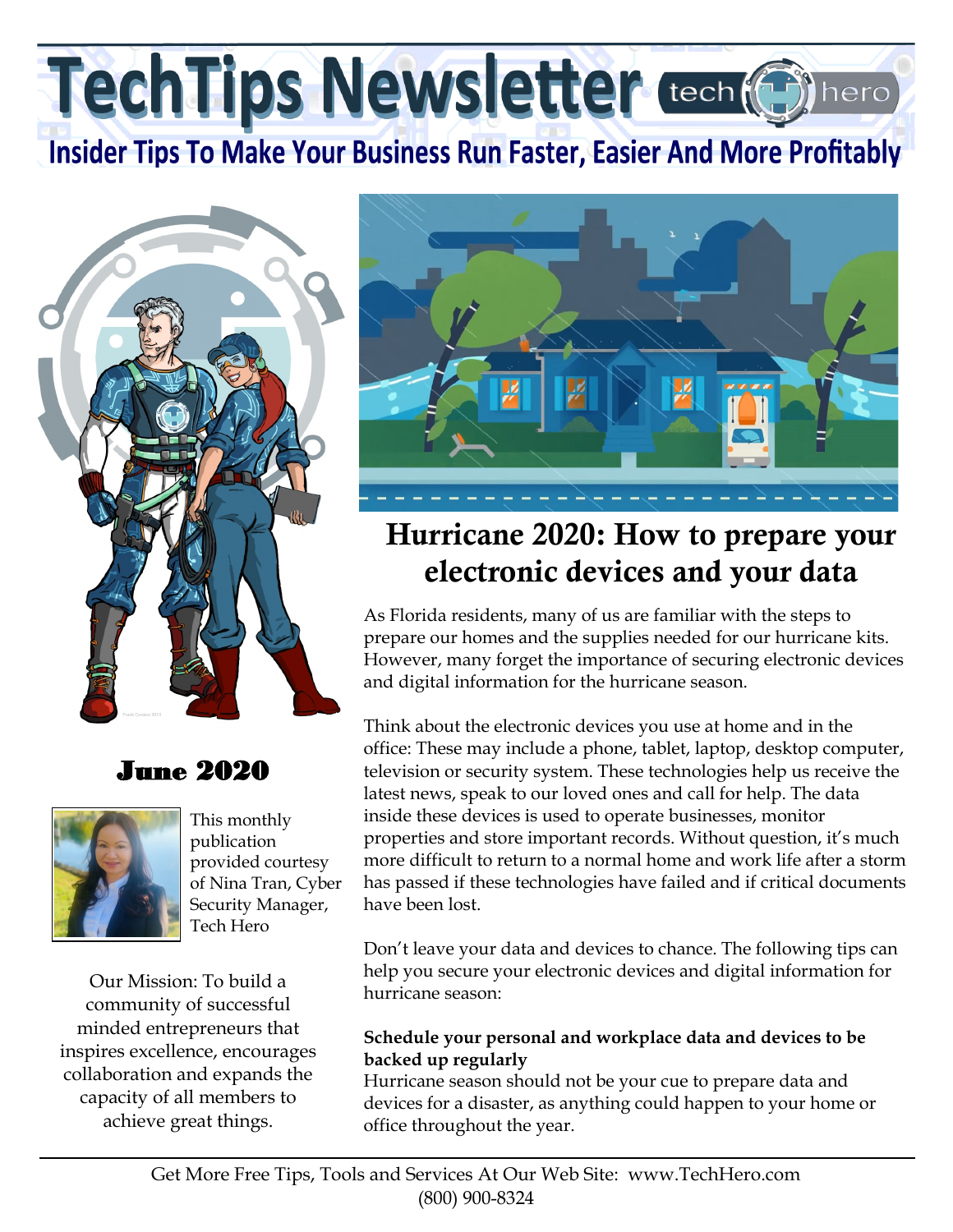# **Scan important paperwork and documents into a digital format**

This can be done using a scanner or a handheld camera.

# **Take before and after photos and videos of your home, business, furniture and valuables**

These will be invaluable if an insurance claim needs to be made.

#### **Once your key information is saved digitally, back up your data and files to an external hard drive or USB flash drive**

When updated frequently, these backup drives become a portable copy of the data in your computer or device. When the call is made to evacuate, don't forget to take your backup drives with you.

### **Back up your data and files to a cloud-based server**

Uploading your information to the "cloud" provides an added layer of protection in case something happens to your phone, computer or backup drives. With cloud-based protection, your information is secured online and can be easily restored to the original device or to a replacement device.

### **After everything is backed up digitally, it's wise to store all important paperwork and documents and keepsakes in a fire-safe, waterproof container that's easily portable**

This could involve such important items as birth certificates and passports, or irreplaceable keepsakes like family photo albums.

**If your area is prone to flooding, place electronic devices in high and dry locations away from windows** Water is an obvious enemy of electronic technology. Even the smallest amount of water can ruin your device.

# **Make sure electronic devices are unplugged during a storm**

Power outages and lightning strikes can occur and cause major damage to devices, including computers, servers and televisions. Charge portable battery packs before the storm so you can avoid having to plug in any devices.

# **Limit the use of electronics until the storm has passed and power is stabilized**

It will be tempting to turn on your phone or computer to check for internet access and any news on the storm's path. Don't give in. It's important to turn off and unplug devices to prevent power surge damage and battery drain. You may need to make an emergency call during or after the storm, so you need to conserve your battery life.

# **You may be thinking, "If I can't use my device, how will I get the news?"**

Your hurricane kit should contain a battery-powered radio with plenty of extra batteries. This will allow you to tune in to radio broadcasts for storm tracking and important safety updates from your county's Emergency Management office and National Oceanic and Atmospheric Administration (NOAA) Weather Radio.

Author: Sarah Vitale is a senior planner with the Tampa Bay Regional Planning Council.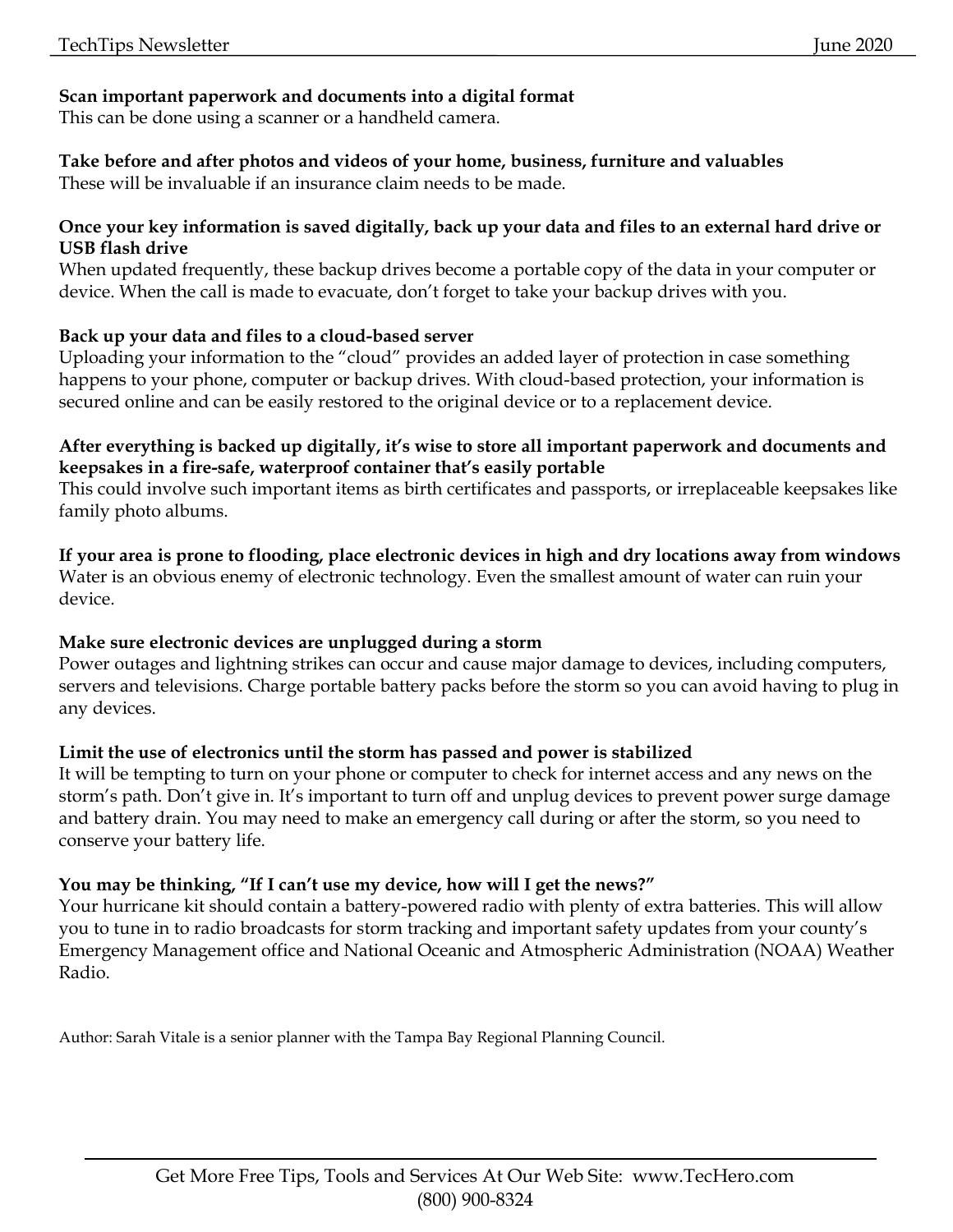

# How to stay resilient amidst COVID-19 and the 2020 Atlantic hurricane season

The upcoming 2020 Atlantic hurricane season will be different this year. Whether businesses or state and local governments are prepared or not, this year's season is quickly approaching and forecasted to be significantly more active than usual by meteorologists from The Weather Channel, an IBM business.

Already grappling with the burden of the COVID-19 pandemic, this added element will provide additional challenges for businesses and governments preparing for and recovering from an incident. In a worst-case scenario, many of these organizations are likely to face an unprecedented dilemma – to 'shelter in place' or evacuate. As the COVID-19 curve hopefully begins to flatten while hurricane season kicks into high gear, leveraging the power of technology and good planning will help everyone weather the storm and emerge more prepared than ever for what comes next. The following are tips from Pat Corcoran who is the Global Strategy Executive for IBM Business Resiliency Services.

### **Look at your business continuity plans now**

I recently gave a webinar about achieving or maintaining business resiliency during a crisis, and the number one piece of advice I shared was to review and assess your business continuity plan (BCP) *now*. One thing I have consistently seen in my 43 years with IBM is that every crisis triggers a domino effect of other crises – or a chain reaction. As the COVID-19 crisis grew, its devastating domino effect knocked down economies, societies, businesses, and personal lives. It has impacted things as diverse as manufacturing, aviation, tourism, and travel, as well as retail, healthcare, and supply chain. It is critical to understand and address the chain reaction from a crisis in a BCP, especially now that the upcoming hurricane season will force businesses to make decisions they never thought about or had to plan for before.

Some things that leaders must consider and improve in their BCPs are the impacts on people, infrastructure, supply chains, and insurance. During disasters and other unplanned events, businesses need a plan to support the people that keep the business operational, as well as the technology that supports them. Whether working to mitigate displacement from COVID-19 or evacuations due to a hurricane, the physical safety and mental wellbeing of people is the most important factor in maintaining business continuity. Availability and/or stability for infrastructure, whether buildings or transportation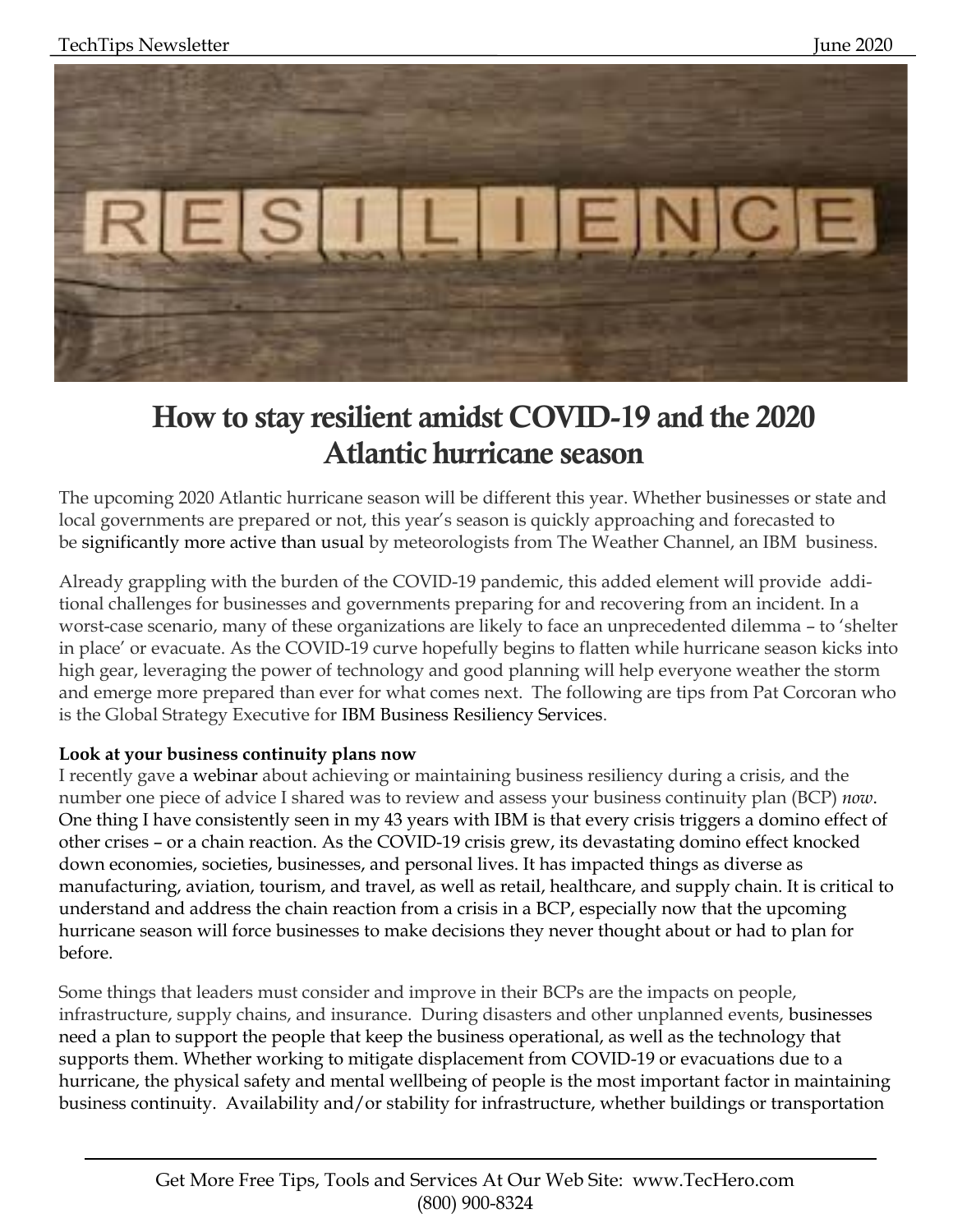routes is also critical to address in your BCP. In support of your infrastructure, don't forget to understand and include your local government's crisis plans. Another key element of your BCP is understanding, prioritizing and ensuring the availability of your supply chain. This is the first event that I've seen that is truly global, and where the supply chains for everyone have been impacted. From an insurance standpoint, organizations need to understand what coverage they have, based on different scenarios, and determine what they need to share with insurance companies to get the appropriate support, guidance and coverage.

# **Early notification fuels data-driven decision making**

A major concern of local governments, first responders, non-profits, and other businesses in hurricane impacted zones is how to track when the next incident will occur and where. Early notification about a storm pattern allows businesses to proactively communicate with their customers ahead of a natural disaster and discuss the currency of their BCP to prevent or minimize data loss. In addition, you also need to ensure your BCP is properly addressing the fastest growing risk – which are cyber threats. From managing the increased risk of cyber attacks during a crisis to data replication and protection, whether in the cloud or in a physical data center / centre, organizations must ensure that all of this information is properly addressed in the BCP; enabling businesses to take the appropriate actions to prevent or minimize the impacts from a crisis event.

IBM uniquely specializes in this type of scenario planning, helping organizations around the world, especially in hurricane-prone areas, identify emerging and unknown risks and increase their resiliency to those situations. Using real-time weather forecasts from The Weather Channel, geolocation data of hospitals, airports and other distribution points, as well as news alerts showing on-the-ground conditions, IBM developed the Operations Risk Insight (ORI) tool to harness this information and share insights with governments, businesses and disaster relief organizations, up to a week ahead of when a crisis, like a natural disaster or weather event is supposed to take place. This tool flagged a potential COVID-19 outbreak in early January by picking up on social media discussions around a 'mysterious pneumonia' in China. By March, IBM was working with state and local governments, as well as healthcare agencies from California, New York, Georgia, Texas and more to put critical data and information into the hands of their citizens around COVID-19.

# **Don't forget cyber security**

Our experience shows that instances of cyber attacks tend to rise during natural disasters and global emergencies. It is easy for businesses to make mistakes and not follow standard protocol while trying to manage other critical business operations during a crisis. Businesses need to remember to protect their data and the systems on which it is created and managed, to make sure it can be recovered securely and quickly. Also, it is important for businesses to notify their customers, and for everyone to be aware of the likely possibility of an increase in malware and phishing attacks. Whether due to a natural disaster or COVID-19, many of us are working from home and are not in our usual workplace. We may be using home computers or networks which may not have the same security protections as we would normally have when working in the office so the need to focus on security best practices is more important than ever. During this challenging moment, everyone is experiencing many different emotions. Fear, anger, frustration, and sadness are an outward representation of the uncertainty in the world and feelings of our lives being out of control. Tapping into these emotions to ask important questions like "what do we fear?" and "what can we learn from this?" leads to growth and allows for a better understanding of what is and is not working and how we can emerge from any crisis stronger and better.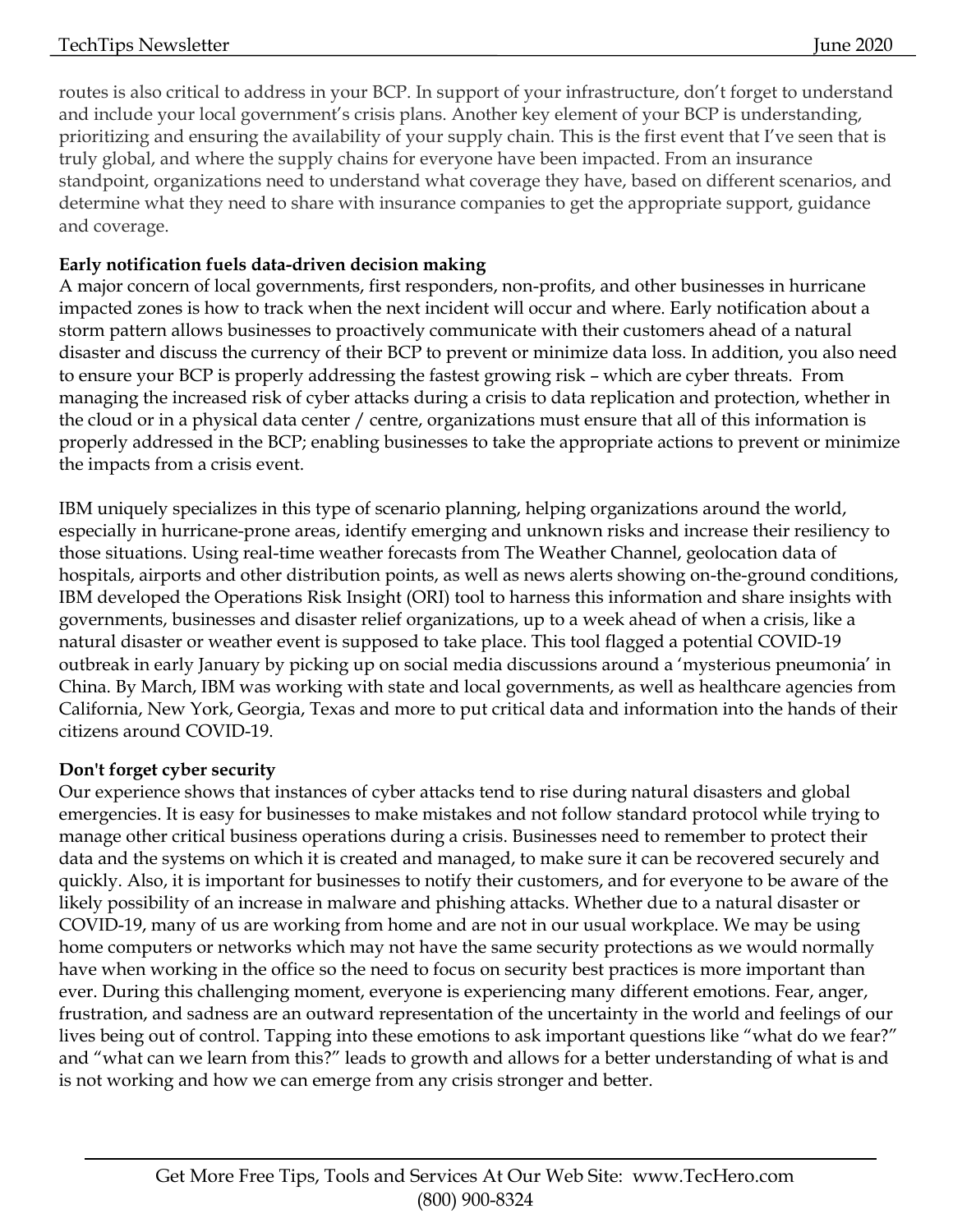

# Office 365 is now Microsoft 365: Everything you need to know

Microsoft has rebranded various Office 365 product lineups as Microsoft 365. The company also announced a new set of personal and family subscriptions for individuals under the new Microsoft 365 name. Microsoft 365 personal and family subscriptions are the company's very first consumer offerings. According to Microsoft, all Office 365 subscriptions for small and medium-sized businesses and the Office 365 ProPlus will use the new Microsoft 365 branding.

Why the change? According to Jared Spataro, corporate vice president for Microsoft 365, this rebranding represents Microsoft's vision for the future of productivity tools. The new service will cost the same but is going to pack some new features and services. Microsoft intends to provide solutions not just for enterprises but also for individuals to help us in everyday lives. And this rebranding aligns Microsoft's vision to "help people and businesses throughout the world realize their full potential," Spataro says.

### **New product names**

Here is the detailed list of products that are now rebranded as Microsoft 365. The company has made it clear that the change is confined to the name only and there is no change in price and feature as of now. However, as mentioned above, Microsoft has plans to introduce a bunch of new features to Microsoft 365's lineup soon.

Office 365 Business Essentials is now Microsoft 365 Business Basic and the Office 365 Business Premium has been rebranded as Microsoft 365 Business Standard. Microsoft 365 Business is now called Microsoft 365 Business Premium. And finally, both Office 365 Business and Office 365 ProPlus are now Microsoft 365 Apps.

Microsoft also announced that it will continue to follow the same naming conventions to differentiate its products based on the target audience. For instance, they will continue to use "for business" or "for enterprise" labels wherever necessary to distinguish between the two.